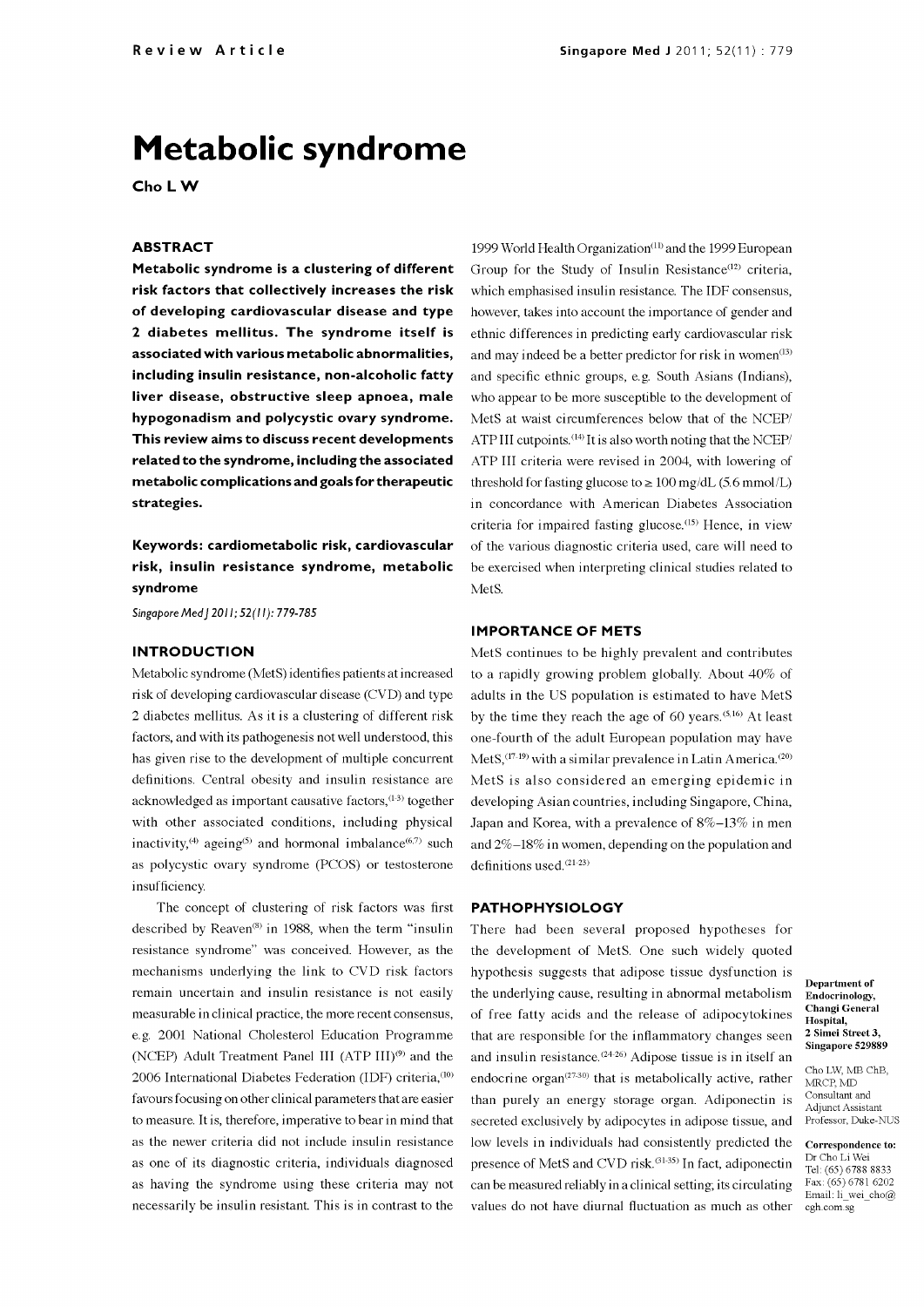markers such as insulin, glucose or triglycerides, and only a small amount is required for its measurement, making this a potentially suitable biomarker for MetS.  $(36-38)$  Resistin $(39-41)$ and visfatin $(42-45)$  are the other adipocytokines implicated in the pathogenesis of MetS.

An alternative proposed aetiology suggests an underlying state of chronic, low-grade inflammation,<sup>46-48)</sup> leading to endothelial dysfunction and the release of inflammatory cytokines, which induce insulin resistance in adipose tissue and muscle.<sup>(48,49)</sup> Indeed, insulin-resistant individuals manifest evidence of low-grade inflammation even without an increase in total body fat.<sup>(50)</sup>

## METS AND ASSOCIATED CONDITIONS **Atherosclerosis**

MetS is associated with the clustering of risk factors such as atherogenic dyslipidaemia, elevated blood pressure, endothelial dysfunction<sup>(51)</sup> and arterial stiffness.<sup>(52)</sup> Individuals with these characteristics commonly manifest pro -thrombotic and pro -inflammatory states, with a higher predictive probability of future development of CVD. However, the risk seen is above and beyond the magnitude contributed by the individual components of the syndrome.  $(53-63)$  The ability of MetS to predict the incidence of CVD may differ, depending on which definition is used. The NCEP/ATP III definition has been associated with a higher predictivity of CVD compared to others,<sup>(64-66)</sup> but the available studies are mainly within the context of Caucasian populations, and may possibly underestimate the risk of CVD in Asian populations. $^{(67)}$ 

#### Type 2 diabetes mellitus

Type 2 diabetes mellitus has been described as a state of heightened cardiovascular morbidity and mortality. CVD is often already present at the time type 2 diabetes mellitus is diagnosed, and patients with diabetes mellitus are twice as likely to develop a cardiovascular event compared to one without the disease. Individuals with diabetes mellitus who have the other co -existing MetS factors have a higher risk for future cardiovascular events,(68) and its detection should thus alert clinicians to actively address the risk. In women with gestational diabetes mellitus, the presence of MetS significantly increases their risk of developing type 2 diabetes mellitus,(6970) and therefore, these women should be actively counselled to lose weight through diet and lifestyle modification.

#### Insulin resistance

Insulin resistance is an important feature of MetS.(71) Although insulin -resistant individuals need not be clinically obese, they commonly have an abnormal fat distribution that is characterised by predominant upper body obesity (apple shape) rather than lower body obesity (pear shape) and by fat accumulated intra-peritoneally (visceral fat) rather than subcutaneously.<sup> $(72)$ </sup> Upper-body obesity and insulin resistance are associated with a high release of non-esterified fatty acids from adipose tissue, $(72,73)$  which results in impaired insulin-mediated hepatic glucose uptake and whole body glucose uptake,  $(74)$ and possibly, pancreatic beta -cell dysfunction. (75)

#### Non-alcoholic fatty liver disease

MetS is strongly linked to non-alcoholic fatty liver disease (NAFLD).<sup>(76-78)</sup> The prevalence of NAFLD is around 17%-33% of the general population in Western countries and increases to  $57.5\% -74.0\%$  in obese individuals.<sup> $(79,80)$ </sup> In the general population of China and Japan, the incidence of NAFLD is lower, at  $15\%$  and  $14\%$ , respectively.<sup>(81,82)</sup> However, this prevalence has been increasing in the recent years. Hepatic steatosis appears to have a close association with CVD, through the production of risk factors such as very low density lipoprotein, glucose, C -reactive protein, PAI-1 and fibrinogen.<sup>(83-86)</sup> Changes in enzyme gammaglutamyltransferase and alanine-amino-transferase may also be related to cardiovascular risk. (87)

#### Obstructive sleep apnoea

Recent evidence suggests that sleep disturbances have strong association with weight gain, insulin resistance, dyslipidaemia, hypertension and CVD.<sup>(88-90)</sup> The association between obstructive sleep apnoea (OSA) with MetS remains significant even when controlled for body mass index. $(91.92)$  suggesting that OSA is an independent risk factor for MetS. Elevated free fatty acids<sup>(93)</sup> and left ventricular diastolic dysfunction have also been seen in individuals with OSA. (94) Therefore, individuals found to have MetS should be asked (or their partners asked) about snoring and daytime somnolence, especially since the treatment of this condition with nasal continuous positive airway pressure therapy had been shown to successfully improve MetS. (95-97)

#### Renal disease

MetS is associated with renal adiposity and microvascular proliferation, leading to increased glomerular filtration and activation of oxidative stress and inflammation.'98' Individuals with MetS were found to have subclinical renal disease, and conversely those with chronic kidney disease who develop MetS present with a poorer prognosis.<sup> $(99,100)$ </sup> It is therefore expected that treatment of the syndrome would improve the survival of patients with renal disease.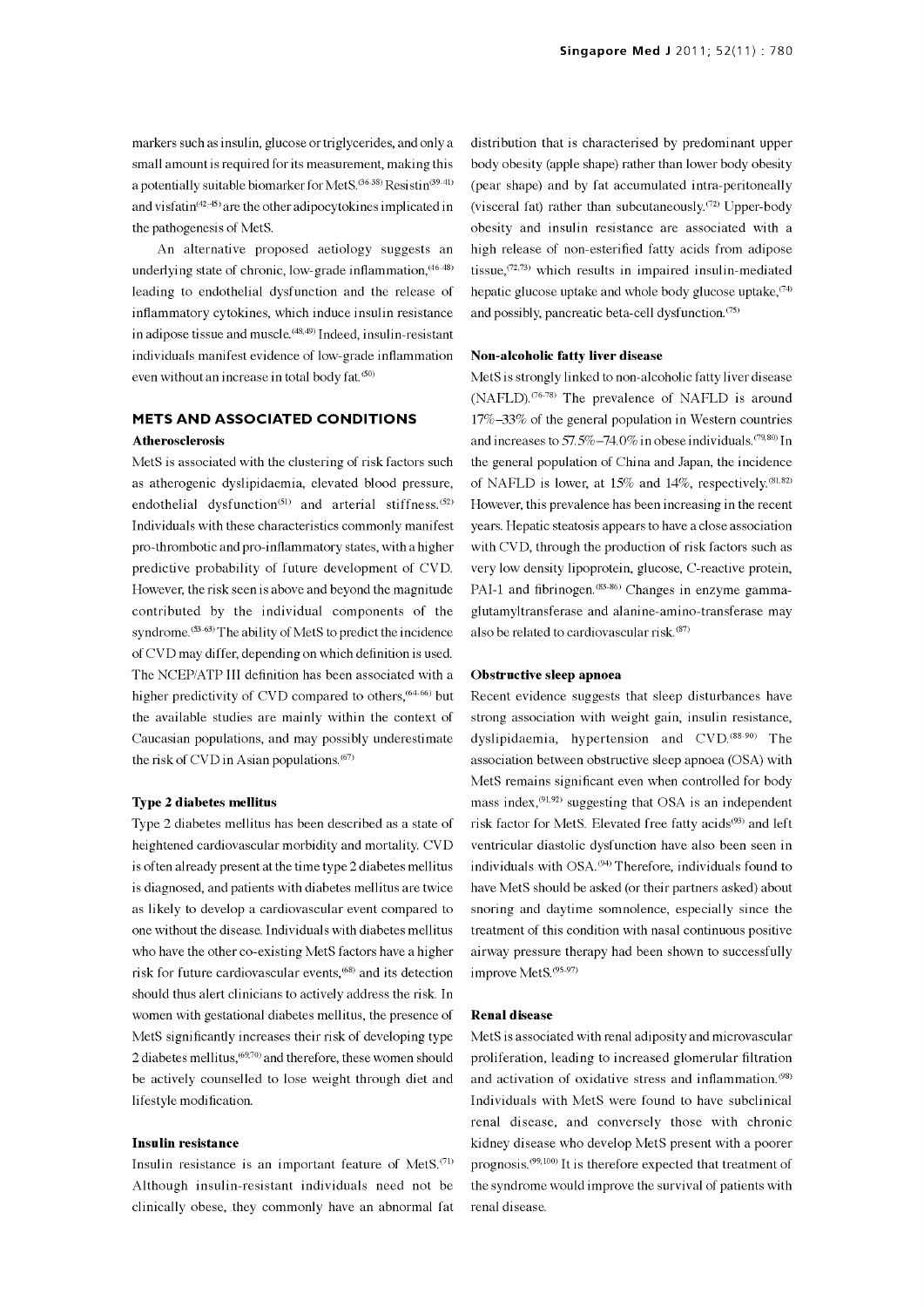## Reproductive: polycystic ovary syndrome and male hypogonadism

PCOS is a common disorder characterised by chronic anovulatory infertility and hyperandrogenism. Clinically, it presents as oligomenorrhoea, hirsutism and acne.<sup>(101)</sup> The prevalence of PCOS is 6%-7% among menstruating women,  $(102-105)$  but this may differ according to ethnic background; for example, women of South Asian (Indian) origin have a higher prevalence, present at a younger age and have more severe symptoms.  $(106, 107)$  Many women demonstrated the powerful effects of diet and exercise with PCOS are obese and exhibit characteristics of in treating patients with impaired glucose tolerance who MetS, as suggested by a higher reported incidence of hypertension, dyslipidaemia, visceral obesity, insulin resistance and hyperinsulinaemia.<sup>(108,109)</sup> They also have a higher prevalence of impaired glucose regulation and type 2 diabetes mellitus<sup> $(110-113)$ </sup> as well as a strong association with sleep apnoea.<sup>(114,115)</sup> These women are more likely to fulfill the diagnosis of MetS, with an observed prevalence of 43%-47%.(6,109,116-118) Treatment for PCOS traditionally had targeted reproductive abnormalities, but it is also important to understand the potential long-term metabolic implications in order to offer a holistic approach to patient management.

In men, population -based studies have suggested the association of low testosterone with type 2 diabetes mellitus and MetS.(119-122) Those with MetS at baseline may also have increased odds of progression to hypogonadism.(123) Evidence for the use of testosterone replacement in hypogonadal men with type 2 diabetes mellitus and/or MetS is mixed, with some small studies showing favourable results,<sup>(124,125)</sup> whereas others showed no important cardiovascular effect.<sup>(126,127)</sup> Larger and adequately powered clinical trials are required to assess the benefits and risks of testosterone therapy in these men before any recommendations can be advocated for this purpose.

## THERAPEUTIC STRATEGIES

All patients with MetS have a sufficiently high relative risk of CVD to justify for long-term intervention and monitoring in the clinical setting. The emerging epidemic of obesity significantly contributes to the rising prevalence of MetS, and thus burden of healthcare cost for CVD and other related chronic conditions. Intuitively, the first step in curbing this epidemic of MetS and subsequent risk of CVD would be to identify individuals at the early stage of the syndrome, so as to implement preventative measures for further development of the associated cardiometabolic complications. In this respect, there is a role within the public health domain to effectively promote lifestyle changes that are necessary to reduce the burden of the

associated chronic diseases. Another utility for the diagnosis of MetS would be that in view of the "clustering" effect of risk factors, this should prompt clinicians to screen for other associated risks in individuals diagnosed with the syndrome.

The most important therapeutic intervention that has been proven effective in MetS is lifestyle modification through diet and exercise that aims for weight loss. Data from the Diabetes Prevention Programme has demonstrated the powerful effects of diet and exercise are at high risk of developing diabetes mellitus. Lifestyle modification through exercise and diet resulted in a net loss of 7% body weight, leading to a 58% reduction in the progression to diabetes mellitus, while the metformin arm in the study showed reduction of only  $21\%$ .  $(128)$ 

In the absence of clinical CVD or diabetes mellitus, the Framingham ten-year risk calculator $(129)$  for coronary heart disease is a useful tool for estimation of absolute, short-term risk, and should ideally be performed in patients with MetS to guide therapeutic interventions. Individuals who already have diabetes mellitus are in the high-risk category and should be treated according to clinical practice guidelines for diabetes mellitus, and if the risk calculator is used, the UKPDS risk engine<sup>(130)</sup> may be more appropriate for this group of patients. The use of other emerging surrogate markers for CVD, e.g. carotid artery calcification and intima-media thickness, may be considered in certain individuals so as to further quantify their risk status after the ten-year risk score.

The goal for treatment of MetS as a whole is to reduce the lifetime risk for CVD as well as to enable earlier detection and treatment of risk factors. Once an individual has progressed to moderate or high risk of CVD over a ten-year period, drug therapies such as lipid -lowering medications and aspirin should be considered.

## NEW DIRECTIONS IN THERAPY

Identification of a syndrome in clinical practice is a stimulus to other areas of medicine. Many publications have arisen, ranging from the epidemiology and prevalence of this syndrome in different populations and the different patterns of clustering in different ethnic groups to metabolic and genetic research on the underlying cause for this syndrome. The importance of the syndrome, as dictated by the "clustering" of the risk factors, is that there may be an underlying unifying pathology that defines the condition. Until the day when we manage to develop drugs that strike the core metabolic susceptibility of this syndrome, we currently continue to recommend medications that target individual risk factors.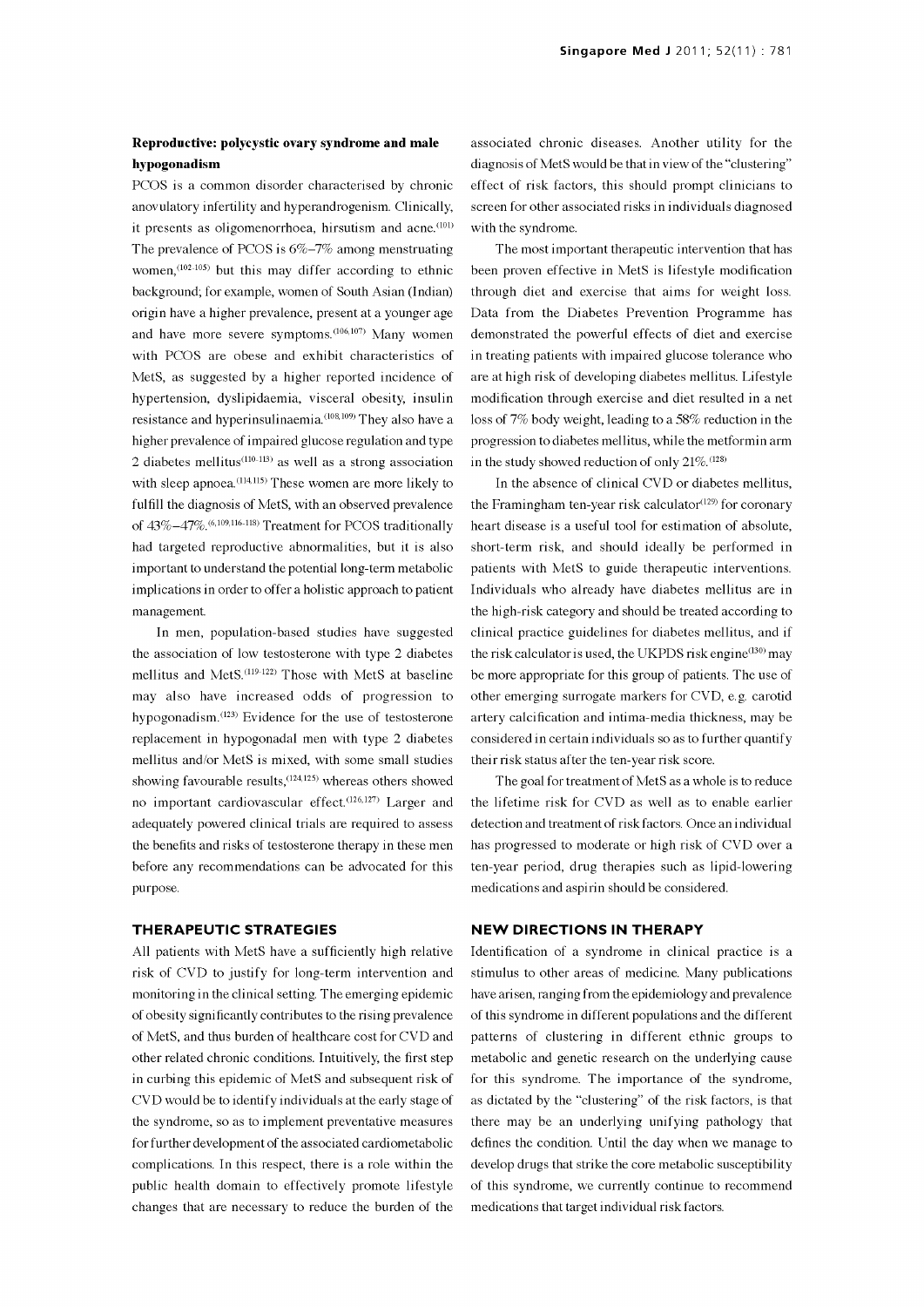#### **CONCLUSION**

The concept of MetS had been and continues to be useful to enhance awareness of risk factor clustering and to promote screening for individuals who present with CVD risk factors. It serves to highlight the risk associated with the increased prevalence of obesity globally and the potential implications in the years to come. Public health effort and healthcare systems have an important role to play in the promotion of weight control and physical activity as a preventative medicine for obesity and MetS.

#### REFERENCES

- 1. Anderson PJ, Critchley JA, Chan JC, et al. Factor analysis of the metabolic syndrome: obesity vs insulin resistance as the central abnormality. Int J Obes Relat Metab Disord 2001; 25:1782-8.
- 2. Carr DB, Utzschneider KM, Hull RL, et al. Intra-abdominal fat is a major determinant of the National Cholesterol Education Program Adult Treatment Panel III criteria for the metabolic syndrome. Diabetes 2004; 53:2087-94.
- 3. Nesto RW. The relation of insulin resistance syndromes to risk of cardiovascular disease. Rev Cardiovasc Med 2003; 4 Suppl 6:S11-8.
- 4. Gustat J, Srinivasan SR, Elkasabany A, Berenson GS. Relation of self-rated measures of physical activity to multiple risk factors of insulin resistance syndrome in young adults: the Bogalusa Heart Study. J Clin Epidemiol 2002; 55:997-1006.
- 5. Ford ES, Giles WH, Dietz WH. Prevalence of the metabolic syndrome among US adults: findings from the third National Health and Nutrition Examination Survey. JAMA 2002; 287:356-9.
- 6. Apridonidze T, Essah PA, Iuorno MJ, Nestler JE. Prevalence and characteristics of the metabolic syndrome in women with polycystic ovary syndrome. J Clin Endocrinol Metab 2005; 90:1929-35.
- 7. Saad F, Gooren L. The role of testosterone in the metabolic syndrome: a review. J Steroid Biochem Mol Biol 2009; 114:40-3.
- 8. Reaven GM. Banting lecture 1988. Role of insulin resistance in human disease. Diabetes 1988; 37:1595-607.
- 9. Expert Panel on Detection, Evaluation, and Treatment of High Blood Choleseterol in Adults. Executive Summary of The Third Report of The National Cholesterol Education Program (NCEP) Expert Panel on Detection, Evaluation, And Treatment of High Blood Cholesterol In Adults (Adult Treatment Panel III). JAMA 2001; 285:2486-97.
- 10. Alberti KG, Zimmet P, Shaw J. Metabolic syndrome--a new worldwide definition. A Consensus Statement from the International Diabetes Federation. Diabet Med 2006; 23:469-80.
- 11. Alberti KG, Zimmet PZ. Definition, diagnosis and classification of diabetes mellitus and its complications. Part 1: diagnosis and classification of diabetes mellitus provisional report of a WHO consultation. Diabet Med 1998; 15:539-53.
- 12. Balkan B, Charles MA. Comment on the provisional report from the WHO consultation. European Group for the Study of Insulin Resistance (EGIR). Diabet Med 1999; 16:442-3.
- 13. Skilton MR, Moulin P, Serusclat A, Nony P, Bonnet F. A comparison of the NCEP-ATPIII, IDF and AHA/NHLBI metabolic syndrome definitions with relation to early carotid atherosclerosis in subjects with hypercholesterolemia or at risk of CVD: evidence for sex -specific differences. Atherosclerosis 2007; 190:416-22.
- 14. Ajjan R, Carter AM, Somani R, Kain K, Grant PJ, Ethnic differences in cardiovascular risk factors in healthy Caucasian and South Asian individuals with the metabolic syndrome. J Thromb Haemost 2007; 5:754-60.
- 15. Grundy SM, Brewer HB Jr, Cleeman JI, et al. Definition of metabolic syndrome: Report of the National Heart, Lung, and Blood Institute/American Heart Association conference on scientific issues related to definition. Circulation 2004; 109:433-8.
- 16. Ford ES, Li C, Zhao G. Prevalence and correlates of metabolic syndrome based on a harmonious definition among adults in the US. J Diabetes 2010; 2:180-93.
- 17. Martinez MA, Puig JG, Mora M, et al. Metabolic syndrome: prevalence, associated factors, and C-reactive protein: the MADRIC (MADrid Rlesgo Cardiovascular) Study. Metabolism 2008; 57:1232-40.
- 18. Zanchetti A, Hennig M, Baurecht H, et al. Prevalence and incidence of the metabolic syndrome in the European Lacidipine Study on Atherosclerosis (ELSA) and its relation with carotid intima-media thickness. J Hypertens 2007; 25:2463-70.
- 19. Athyros VG, Bouloukos VI, Pehlivanidis AN, et al. The prevalence of the metabolic syndrome in Greece: the MetS-Greece Multicentre Study. Diabetes Obes Metab 2005; 7:397-405.
- 20. Escobedo J, Schargrodsky H, Champagne B, et al. Prevalence of the metabolic syndrome in Latin America and its association with sub -clinical carotid atherosclerosis: the CARMELA cross sectional study. Cardiovasc Diabetol 2009; 8:52.
- 21. Thomas GN, Ho SY, Janus ED, et al. The US National Cholesterol Education Programme Adult Treatment Panel III (NCEP ATP III) prevalence of the metabolic syndrome in a Chinese population. Diabetes Res Clin Pract 2005; 67:251-7.
- 22. Lee J, Ma S, Heng D, et al. Should central obesity be an optional or essential component of the metabolic syndrome? Ischemic heart disease risk in the Singapore Cardiovascular Cohort Study. Diabetes Care 2007; 30:343-7.
- 23. Park HS, Kim SM, Lee JS, et al. Prevalence and trends of metabolic syndrome in Korea: Korean National Health and Nutrition Survey 1998-2001. Diabetes Obes Metab 2007; 9:50-8.
- 24. Dodson MV, Mir PS, Hausman GJ, et al. Obesity, metabolic syndrome, and adipocytes. J Lipids 2011; 2011:721686.
- 25. Ye J. Emerging role of adipose tissue hypoxia in obesity and insulin resistance. Int J Obes (Lond) 2009; 33:54-66.
- 26. Lee K, Villena JA, Moon YS, et al. Inhibition of adipogenesis and development of glucose intolerance by soluble preadipocyte factor -1 (Pref-1). J Clin Invest 2003; 111:453-61.
- 27. Mohamed -Ali V, Pinkney JH, Coppack SW. Adipose tissue as an endocrine and paracrine organ. Int J Obes Relat Metab Disord 1998; 22:1145-58.
- 28. Spiegelman BM, Flier JS. Adipogenesis and obesity: rounding out the big picture. Cell 1996; 87:377-89.
- 29. Frithbeck G. The adipose tissue as a source of vasoactive factors. Curr Med Chem Cardiovasc Hematol Agents 2004; 2:197-208.
- 30. Rondinone CM. Adipocyte-derived hormones, cytokines, and mediators. Endocrine 2006; 29:81-90.
- 31. Bilgili S, Celebiler AC, Dogan A, Karaca B. Inverse relationship between adiponectin and plasminogen activator inhibitor-1 in metabolic syndrome patients. Endocr Regul 2008; 42:63-8.
- 32. Alikasifoglu A, Gone N, Ozon ZA, Sen Y, Kandemir N. The relationship between serum adiponectin, tumor necrosis factor -alpha, leptin levels and insulin sensitivity in childhood and adolescent obesity: adiponectin is a marker of metabolic syndrome. J Clin Res Pediatr Endocrinol 2009; 1:233-9.
- 33. Bai YM, Chen JY, Yang WS, et al. Adiponectin as a potential biomarker for the metabolic syndrome in Chinese patients taking clozapine for schizophrenia. J Clin Psychiatry 2007; 68:1834-9.
- 34. Ahonen TM, Saltevo JT, Kautiainen HJ, Kumpusalo EA, Vanhala MJ. The association of adiponectin and low-grade inflammation with the course of metabolic syndrome. Nutr Metab Cardiovasc Dis 2010.
- 35. Okamoto Y. Adiponectin provides cardiovascular protection 35. Okamoto Y. Adiponectin provides cardiovascular protection in<br>metabolic syndrome. Cardiol Res Pract 2011; 2011:313179.<br>36. Brooks NL, Moore KS, Clark RD, et al. Do low levels of circulating
-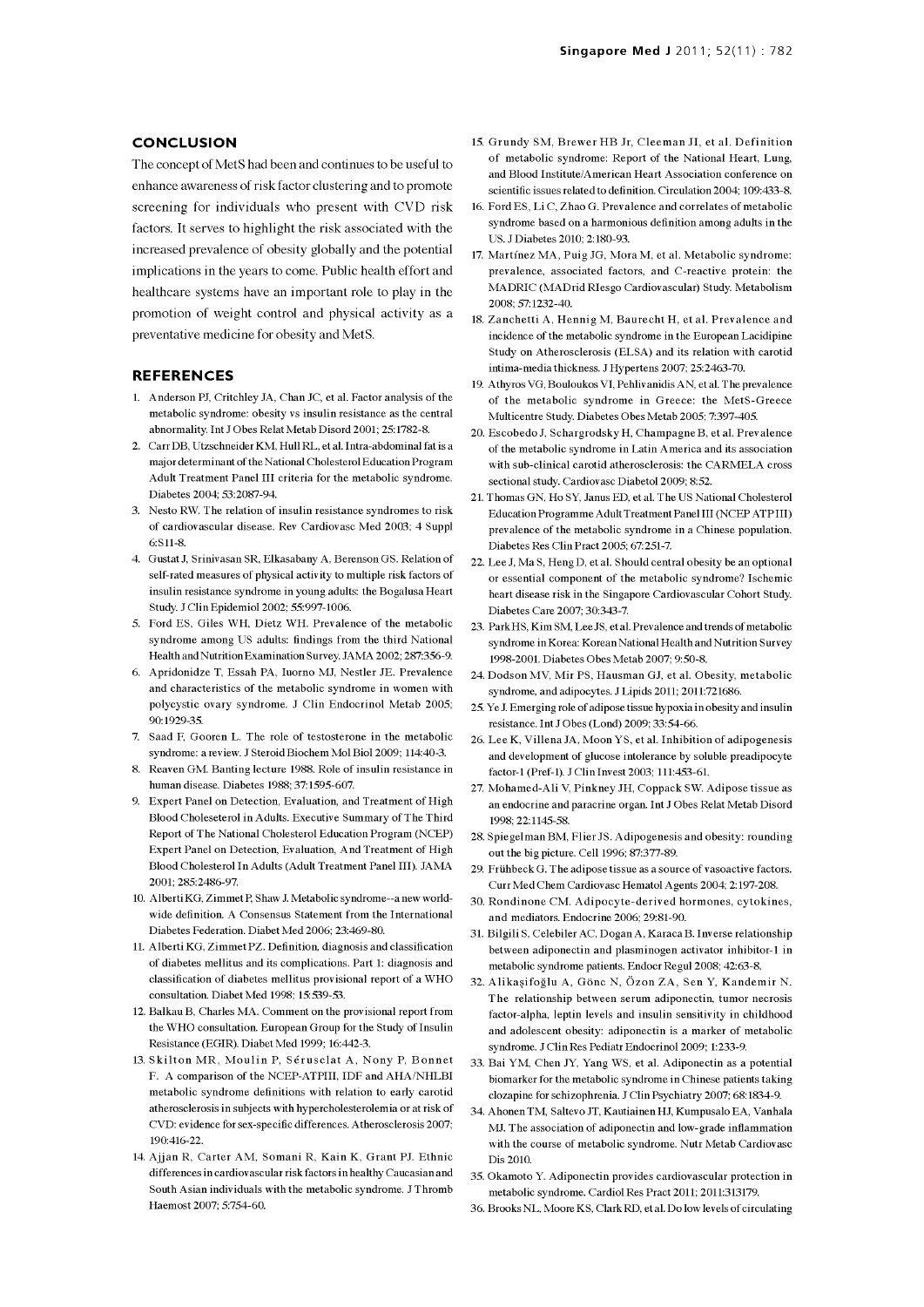adiponectin represent a biomarker or just another risk factor for the metabolic syndrome? Diabetes Obes Metab 2007; 9:246-58.

- 37. Choi KM, Lee J, Lee KW, et al. Serum adiponectin concentrations predict the developments of type 2 diabetes and the metabolic syndrome in elderly Koreans. Clin Endocrinol (Oxf) 2004; 61:75-80.
- 38. Tajtákova M, Petrásova D, Petrovicová J, Pytliak M, Semanová Z. Adiponectin as a biomarker of clinical manifestation of metabolic syndrome. Endocr Regul 2006; 40:15-9.
- 39. Menzaghi C, Coco A, Salvemini L, et al. Heritability of serum resistin and its genetic correlation with insulin resistance -related features in nondiabetic Caucasians. J Clin Endocrinol Metab 2006; 91:2792-5.
- 40.Mojiminiyi OA, Abdella NA. Associations of resistin with inflammation and insulin resistance in patients with type 2 diabetes mellitus. Scand J Clin Lab Invest 2007; 67:215-25.
- 41. Steppan CM, Bailey ST, Bhat S, et al. The hormone resistin links obesity to diabetes. Nature 2001; 409:307-12.
- 42. Fukuhara A, Matsuda M, Nishizawa M, et al. Visfatin: a protein secreted by visceral fat that mimics the effects of insulin. Science 2005; 307:426-30.
- 43. Araki S, Dobashi K, Kubo K, et al. Plasma v isfatin concentration as a surrogate marker for visceral fat accumulation in obese children. Obesity (Silver Spring) 2008; 16:384-8.
- 44. Filippatos TD, Derdemezis CS, Gazi IF, et al. Increased plasma visfatin levels in subjects with the metabolic syndrome. Eur J Clin Invest 2008; 38:71-2.
- 45. Sandeep S, Velmurugan K, Deepa R, Mohan V. Serum visfatin in relation to visceral fat, obesity, and type 2 diabetes mellitus in Asian Indians. Metabolism 2007; 56:565-70.
- 46. Hanley AL Festa A, D'Agostino RB Jr, et al. Metabolic and inflammation variable clusters and prediction of type 2 diabetes: factor analysis using directly measured insulin sensitivity. Diabetes 2004; 53:1773-81.
- 47. Hu FB, Meigs JB, Li TY, Rifai N, Manson JE. Inflammatory markers and risk of developing type 2 diabetes in women. Diabetes 2004; 53:693-700.
- 48. Shulman GI. Cellular mechanisms of insulin resistance. J Clin Invest 2000; 106:171-6.
- 49. Hotamisligil GS. Inflammatory pathways and insulin action. Int J Obes Relat Metab Disord 2003; 27 Suppl 3:S53-5.
- 50. Chandalia M, Cabo -Chan AV Jr, Devaraj S, et al. Elevated plasma highsensitivity C-reactive protein concentrations in Asian Indians living in the United States. J Clin Endocrinol Metab 2003; 88:3773-6.
- 51. Alessi MC, Juhan-Vague I. Metabolic syndrome, haemostasis and thrombosis. Thromb Haemost 2008; 99:995-1000.
- 52. Stehouwer CD, Henry RM, Ferreira I. Arterial stiffness in diabetes and the metabolic syndrome: a pathway to cardiovascular disease. Diabetologia 2008; 51:527-39.
- 53. Saely CH, Aczel S, Marte T, et al. The metabolic syndrome, insulin resistance, and cardiovascular risk in diabetic and nondiabetic patients. J Clin Endocrinol Metab 2005; 90:5698-703.
- 54. Jeppesen J, Hansen TW, Rasmussen S, et al. Insulin resistance, the metabolic syndrome, and risk of incident cardiovascular disease: a population -based study. J Am Coll Cardiol 2007; 49:2112-9.
- 55. Lakka HM, Laaksonen DE, Lakka TA, et al. The metabolic syndrome and total and cardiovascular disease mortality in middle-aged men. JAMA 2002; 288:2709-16.
- 56. Isomaa B, Almgren P, Tuomi T, et al. Cardiovascular morbidity and mortality associated with the metabolic syndrome. Diabetes Care 2001; 24:683-9.
- 57. Sattar N, Gaw A, Scherbakova O, et al. Metabolic syndrome with and without Creactive protein as a predictor of coronary heart disease and diabetes in the Westof Scotland Coronary Prevention Study. Circulation 2003; 108:414-9.
- 58. Girman CJ, Rhodes T, Mercuri M, et al. The metabolic syndrome

and risk of major coronary events in the Scandinavian Simvastatin Survival Study (4S) and the Air Force/Texas Coronary Atherosclerosis Prevention Study (AFCAPS/TexCAPS). Am J Cardiol 2004; 93:136-41.

- 59. Malik S, Wong ND, Franklin SS, et al. Impact of the metabolic syndrome on mortality from coronary heart disease, cardiovascular disease, and all causes in United States adults. Circulation 2004; 110:1245-50.
- 60. Olij hock JK, van der Graaf Y, Banga JD, et al. The metabolic syndrome is associated with advanced vascular damage in patients with coronary heart disease, stroke, peripheral arterial disease or abdominal aortic aneurysm. Eur Heart J 2004; 25:342-8.
- 61. Gami AS, Witt BJ, Howard DE, et al. Metabolic syndrome and risk of incident cardiovascular events and death: a systematic review and meta -analysis of longitudinal studies. J Am Coll Cardiol 2007; 49:403-14.
- 62. Wilson PW, D'Agostino RB, Parise H, Sullivan L, Meigs JB. Metabolic syndrome as a precursor of cardiovascular disease and type 2 diabetes mellitus. Circulation 2005; 112:3066-72.
- 63. McNeill AM, Rosamond WD, Girman CJ, et al. The metabolic syndrome and 11 -year risk of incident cardiovascular disease in the atherosclerosis risk in communities study. Diabetes Care 2005; 28:385-90.
- 64. Tong PC, Kong AP, So WY, et al. The usefulness of the International Diabetes Federation and the National Cholesterol Education Program's Adult Treatment Panel III definitions of the metabolic syndrome in predicting coronary heart disease in subjects with type 2 diabetes. Diabetes Care 2007; 30:1206-11.
- 65. Dekker JM, Girman C, Rhodes T, et al. Metabolic syndrome and 10 -year cardiovascular disease risk in the Hoorn Study. Circulation 2005; 112:666-73.
- 66. Timoteo A, Santos R, Lima S, et al. Does the new International Diabetes Federation definition of metabolic syndrome improve prediction of coronary artery disease and carotid intima-media thickening? Rev Port Cardiol 2009; 28:173-81.
- 67. Tan CE, Ma S, Wai D, Chew SK, Tai ES. Can we apply the National Cholesterol Education Program Adult Treatment Panel definition of the metabolic syndrome to Asians? Diabetes Care 2004; 27:1182-6.
- 68. Alexander CM, Landsman PB, Teutsch SM, et al. NCEP-defined metabolic syndrome, diabetes, and prevalence of coronary heart disease among NHANES III participants age 50 years and older. Diabetes 2003; 52:1210-4.
- 69. Ver ma A, Boney CM, Tucker R, Vohr BR. Insulin resistance syndrome in women with prior history of gestational diabetes mellitus. J Clin Endocrinol Metab 2002; 87:3227-35.
- 70. Lauenborg J, Mathiesen E, Hansen T, et al. The prevalence of the metabolic syndrome in a danish population of women with previous gestational diabetes mellitus is three -fold higher than in the general population. J Clin Endocrinol Metab 2005; 90:4004-10.
- 71. Ferrannini E, Haffner SM, Mitchell BD, Stern MP. Hyperinsulinaemia: the key feature of a cardiovascular and metabolic syndrome. Diabetologia 1991; 34:416-22.
- 72. Jensen MD, Haymond MW, Rizza RA, Cryer PE, Miles JM. Influence of body fat distribution on free fatty acid metabolism in obesity. J Clin Invest 1989; 83:1168-73.
- 73. Abate N, Chandalia M, Snell PG, Grundy SM. Adipose tissue metabolites and insulin resistance in nondiabetic Asian Indian men. J Clin Endocrinol Metab 2004; 89:2750-5.
- 74. Iozzo P, Lautamaki R, Geisler F, et al. Non-esterified fatty acids impair insulinmediated glucose uptake and disposition in the liver. Diabetologia 2004; 47:1149-56.
- 75. Leung N, Sakaue T, Carpentier A, et al. Prolonged increase of plasma nonesterified fatty acids fully abolishes the stimulatory effect of 24 hours of moderate hyperglycaemia on insulin sensitivity and pancreatic beta-cell function in obese men. Diabetologia 2004; 47:204-13.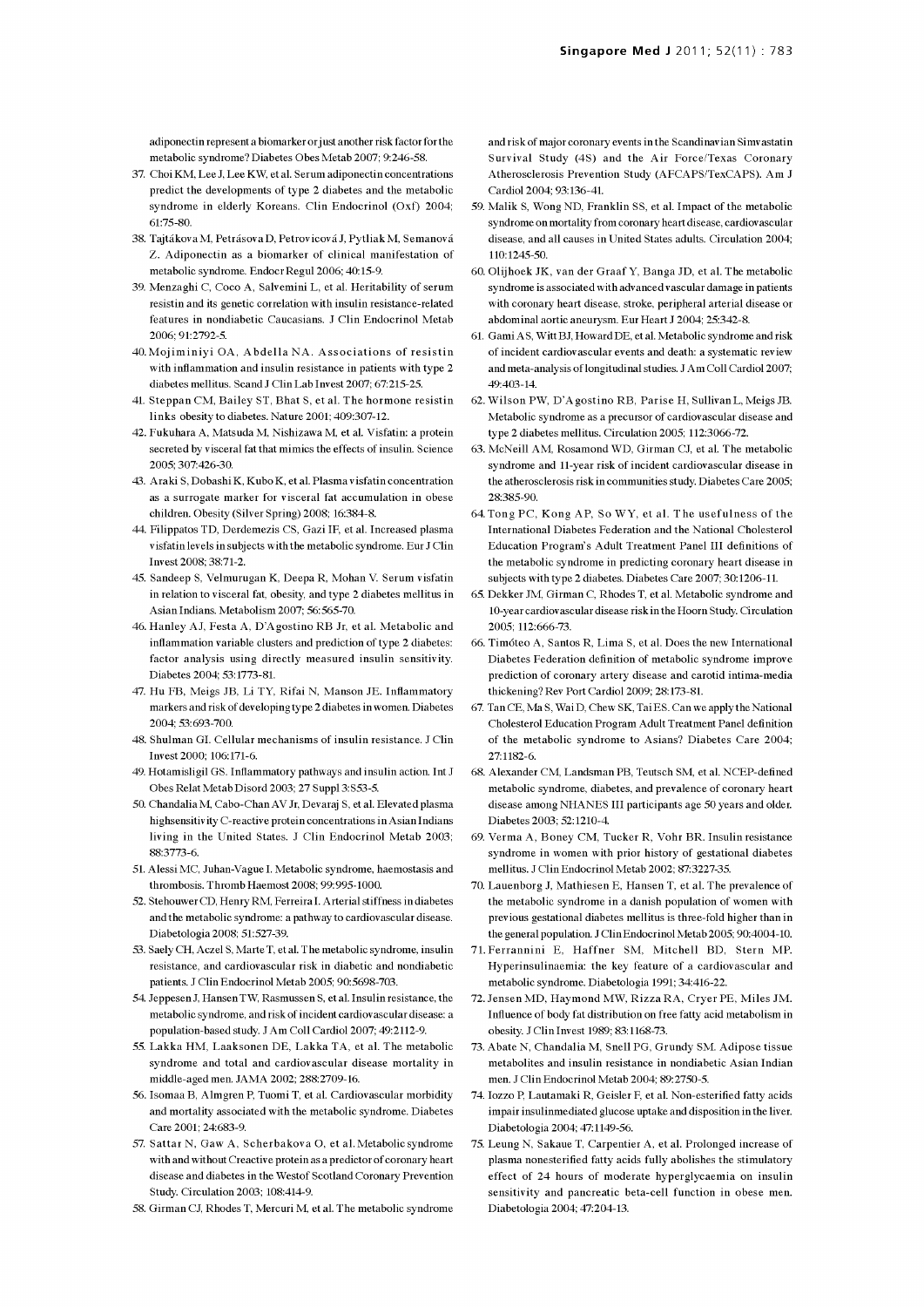- 76. Chang TY, Chen JD. Fatty Liver and Metabolic Syndrome in Nonabdominally Obese Taiwanese Adults. Asia Pac J Public Health 2011.
- 77. Chen SH, He F, Zhou HL, et al. Relationship between nonalcoholic fatty liver disease and metabolic syndrome. J Dig Dis 2011; 12:125-30.
- 78. Roden M. Mechanisms of Disease: hepatic steatosis in type 2 diabetes-- pathogenesis and clinical relevance. Nat Clin Pract Endocrinol Metab 2006; 2:335-48.
- 79. Bedogni G, Miglioli L, Masutti F, et al. Prevalence of and risk factors for nonalcoholic fatty liver disease: the Dionysos nutrition and liver study. Hepatology 2005; 42:44-52.
- 80. Bellentani S, Saccoccio G, Masutti F, et al. Prevalence of and risk factors for hepatic steatosis in Northern Italy. Ann Intern Med 2000; 132:112-7.
- 81. Amarapurkar DN, Hashimoto E, Lesmana LA, et al. How common is nonalcoholic fatty liver disease in the Asia -Pacific region and are there local differences? J Gastroenterol Hepatol 2007; 22:788-93.
- 82. Fan JG, Zhu J, Li XJ, et al. Prevalence of and risk factors for fatty liver in a general population of Shanghai, China. J Hepatol 2005; 43:508-14.
- 83. Kotronen A, Yki-Jarvinen H. Fatty liver: a novel component of the metabolic syndrome. Arterioscler Thromb Vasc Biol 2008; 28:27-38.
- 84. Vozarova B, Stefan N, Lindsay RS, et al. High alanine aminotransferase is associated with decreased hepatic insulin sensitivity and predicts the development of type 2 diabetes. Diabetes 2002; 51:1889-95.
- 85. Friis-Liby I, Aldenborg F, Jerlstad P, Rundström K, Björnsson E. High prevalence of metabolic complications in patients with non- alcoholic fatty liver disease. Scand J Gastroenterol 2004; 39:864-9.
- 86. Targher G, Arcaro G. Non-alcoholic fatty liver disease and increased risk of cardiovascular disease. Atherosclerosis 2007; 191:235-40.
- 87. Whitfield JB, Zhu G, Nestler JE, Heath AC, Martin NG. Genetic covariation between serum gamma-glutamyltransferase activity and cardiovascular risk factors. Clin Chem 2002; 48:1426-31.
- 88. Bonsignore MR, Eckel J. ERS Meeting Report. Metabolic aspects of obstructive sleep apnoea syndrome. Eur Respir Rev 2009; 18:113-24.
- 89. A kahoshi T, Uematsu A, A kashiba T, et al. Obstructive sleep apnoea is associated with risk factors comprising the metabolic syndrome. Respirology 2010; 15:1122-6.
- 90. Alam I, Lewis K, Stephens JW, Baxter JN. Obesity, metabolic syndrome and sleep apnoea: all pro -inflammatory states. Obes Rev 2007; 8:119-27.
- 91. Gruber A, Horwood F, Sithole J, Ali NJ, Idris I. Obstructive sleep apnoea is independently associated with the metabolic syndrome but not insulin resistance state. Cardiovasc Diabetol 2006; 5:22.
- 92. Coughlin SR, Mawdsley L, Mugarza JA, Calverley PM, Wilding JP. Obstructive sleep apnoea is independently associated with an increased prevalence of metabolic syndrome. Eur Heart J 2004; 25:735-41.
- 93. Barceló A, Piérola J, de la Peña M, et al. Free fatty acids and the metabolic syndrome in patients with obstructive sleep apnoea. Eur Respir J 2011; 37:1418-23.
- 94. Baguet JP, Barone-Rochette G, Lévy P, et al. Left ventricular diastolic dysfunction is linked to severity of obstructive sleep apnoea. Eur Respir J 2010; 36:1323-9.
- 95. Chin K, ShimizuK, Nakamura T, et al. Changes in ntra-abdominal visceral fat and serum leptin levels in patients with obstructive sleep apnea syndrome following nasal continuous positive airway pressure therapy. Circulation 1999; 100:706-12.
- 96. Ohga E, Tomita T, WadaH, et al. Effects of obstructive sleep apnea on circulating ICAM-1, IL -8, and MCP -1. J Appl Physiol 2003; 94:179-84.
- 97. Ohike Y, Kozaki K, Iijima K, et al. Amelioration of vascular endothelial dysfunction in obstructive sleep apnea syndrome by nasal continuous positive airway pressure --possible involvement of nitric oxide and asymmetric NG, NGdimethylarginine. Circ J 2005; 69:221-6.
- 98. Li Z, Woollard JR, Wang S, et al. Increased glomerular filtration rate in early metabolic syndrome is associated with renal adiposity and microvascular proliferation. Am J Physiol Renal Physiol 2011. 99. Martins D, A ni C, Pan D, Ogunyemi 0, Norris K. Renal
- dysfunction, metabolic syndrome and cardiovascular disease mortality. J Nutr Metab 2010; 2010: 167162.
- 100. Ferraro PM, Lupo A, Yabarek T, et al. Metabolic Syndrome, Cardiovascular Disease, and Risk for Chronic Kidney Disease in an Italian Cohort: Analysis of the INCIPE Study. Metab Syndr Relat Disord 2011; 9:381-8.
- 101. Franks S. Polycystic ovary syndrome. N Engl J Med 1995; 333:853-61.
- 102. Azziz R, Woods KS, Reyna R, et al. The prevalence and features of the polycystic ovary syndrome in an unselected population. J Clin Endocrinol Metab 2004; 89:2745-9.
- 103. Asunción M, Calvo RM, San Millán JL, et al. A prospective study of the prevalence of the polycystic ovary syndrome in unselected Caucasian women from Spain. J Clin Endocrinol Metab 2000; 85:2434-8.
- 104. Knochenhauer ES, Key TJ, Kahsar-Miller M, et al. Prevalence of the polycystic ovary syndrome in unselected black and white women of the southeastern United States: a prospective study. J Clin Endocrinol Metab 1998; 83:3078-82.
- 105. Diamanti-Kandarakis E, Kouli CR, Bergiele AT, et al. A survey of the polycystic ovary syndrome in the Greek island of Lesbos: hormonal and metabolic profile. J Clin Endocrinol Metab 1999; 84:4006-11.
- 106. Rodin DA, Bano G, Bland JM, Taylor K, Nussey SS. Polycystic ovaries and associated metabolic abnormalities in Indian subcontinent Asian women. Clin Endocrinol (Oxf) 1998; 49:91-9.
- 107. Wijeyaratne CN, Balen AH, Barth JH, Belchetz PE. Clinical manifestations and insulin resistance (IR) in polycystic ovary syndrome (PCOS) among South Asians and Caucasians: is there a difference? Clin Endocrinol (Oxf) 2002; 57:343-50.
- 108. Cussons AT Stuckey BG, Watts GF. Metabolic syndrome and cardiometabolic risk in PCOS. Curr Diab Rep 2007; 7:66-73.
- 109. Glueck CJ, Papanna R, Wang P, Goldenberg N, Sieve -Smith L. Incidence and treatment of metabolic syndrome in newly referred women with confirmed polycystic ovarian syndrome. Metabolism 2003; 52:908-15.
- 110. Cibula D, Cíf ková R, Fanta M, et al. Increased risk of non-insulin dependent diabetes mellitus, arterial hypertension and coronary artery disease in perimenopausal women with a history of the polycystic ovary syndrome. Hum Reprod 2000; 15:785-9.
- 111. Ehrmann DA, Stuns J, Byrne MM, et al. Insulin secretory defects in polycystic ovary syndrome. Relationship to insulin sensitivity and family history of noninsulin-dependent diabetes mellitus. J Clin Invest 1995; 96:520-7.
- 112. Ehrmann DA, Barnes RB, Rosenfield RL, Cavaghan MK, Imperial J. Prevalence of impaired glucose tolerance and diabetes in women with polycystic ovary syndrome. Diabetes Care 1999; 22:141-6.
- 113. Elting MW, Korsen TJ, Bezemer PD, Schoemaker J. Prevalence of diabetes mellitus, hypertension and cardiac complaints in a follow-up study of a Dutch PCOS population. Hum Reprod 2001; 16:556-60.
- 114. Gopal M, Duntley S, Uhles M, Attarian H. The role of obesity in the increased prevalence of obstructive sleep apnea syndrome in patients with polycystic ovarian syndrome. Sleep Med 2002; 3:401-4.
- 115. Fogel RB, Malhotra A, Pillar G, et al. Increased prevalence